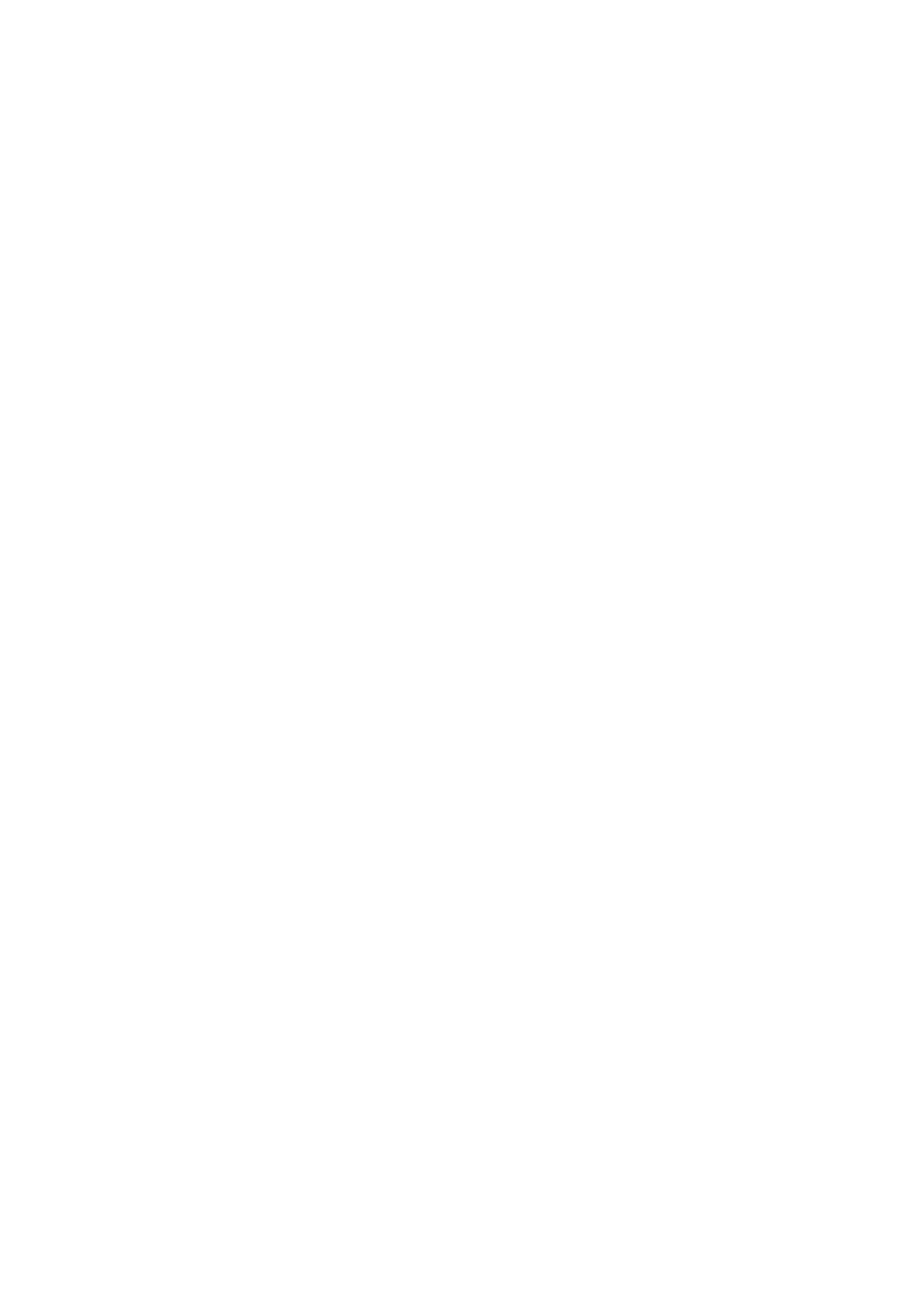## **Contents**

| Angular correlations and direct linear polarisation masurements with FIPPS instrument            | $\mathbf{1}$     |
|--------------------------------------------------------------------------------------------------|------------------|
|                                                                                                  | $\mathbf{1}$     |
|                                                                                                  | $\mathbf{1}$     |
| Digital coincidence study with SiPM for nuclear structure studies                                | $\boldsymbol{2}$ |
|                                                                                                  | 3                |
| Exotic structure and dynamics in neutron-rich A~100 nuclei $\dots \dots \dots \dots \dots \dots$ | $\overline{4}$   |
|                                                                                                  | $\overline{4}$   |
|                                                                                                  | $\overline{4}$   |
| Fission studies with EXILL and FIPPS. Coupling FIPPS to one arm of the fission fragment          |                  |
| GRIDSA: Femtosecond Lifetime Measurements with Germanium Detector Arrays                         | 5                |
| Gamma spectroscopy of neutron-rich isotopes in the $A = 100$ region produced in fission          | 6                |
| Neutron and proton inelastic scattering: cross section measurements                              | $7\phantom{.0}$  |
| Prompt and delayed spectroscopy of the fission fragments from the 238U(n,f) and 232Th(n,f)       | $7\phantom{.0}$  |
|                                                                                                  | 8 <sup>8</sup>   |
|                                                                                                  |                  |
| Search for quasiparticle states in 45Ca by neutron-capture reactions and high-resolution,        | 9                |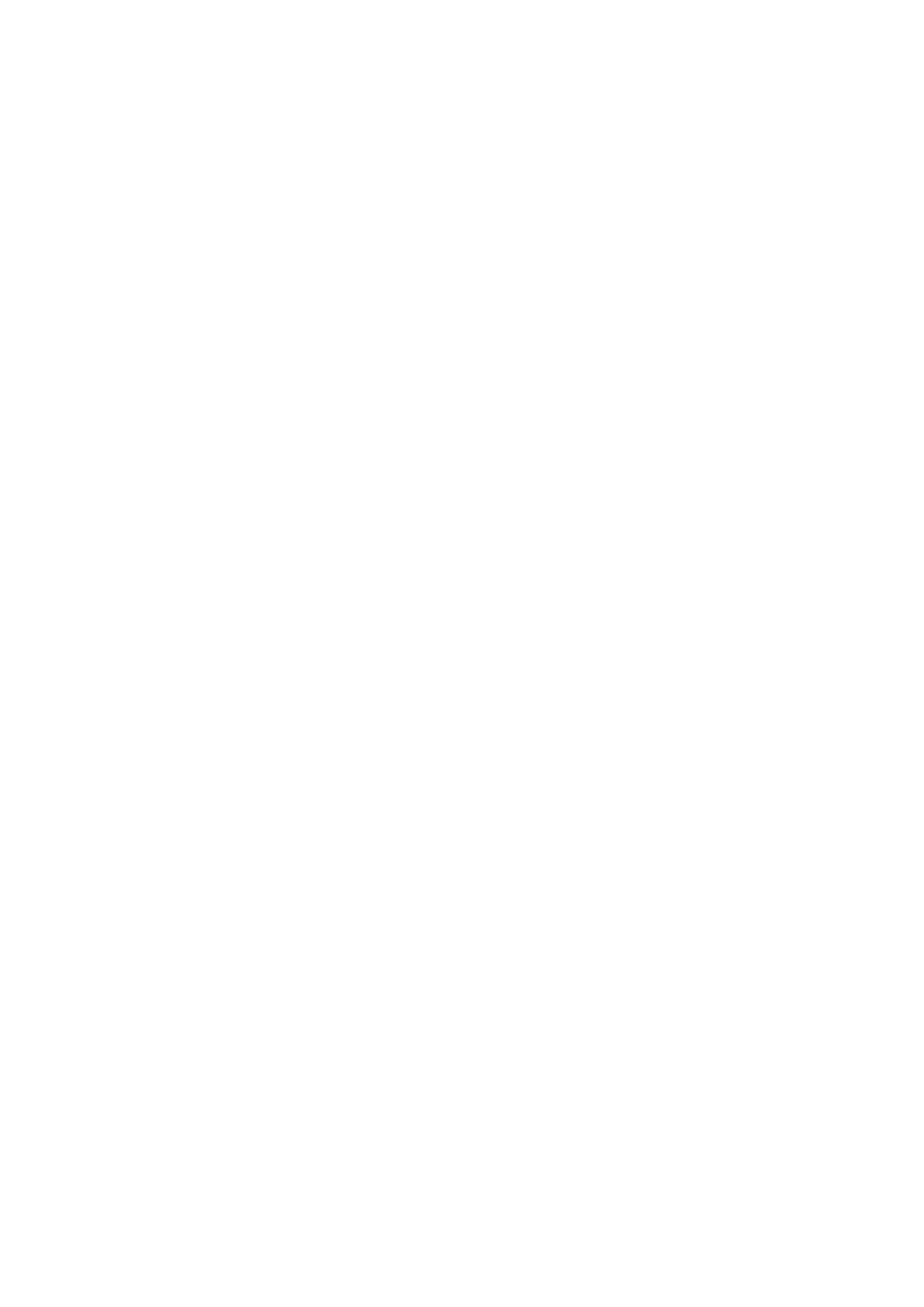## <span id="page-4-0"></span>**Angular correlations and direct linear polarisation masurements with FIPPS instrument**

Jakub Wiśniewski<sup>1</sup>

<sup>1</sup> *University of Warsaw*

**Corresponding Author(s):** jakub.wisniewski@fuw.edu.pl

Angular correlation measurements and direct linear polarization measurements are powerful tools for identifying the spins and parities of excited nuclear states involved in a γ-ray cascade, and for measuring the multipole orders and mixing ratios of transitions. Though the physical angular correlations are fully calculable from first principles, experimental effects can make the extraction of coefficients and thus conclusions about spins and mixing ratios difficult. I will present data analysis techniques developed for the clover detectors of the FIPPS spectrometer at ILL Grenoble.

<span id="page-4-1"></span>**7**

## **Complementary study of double-octupole states in 150Sm**

Sorin PASCU<sup>1</sup> ; Caterina Michelagnoli<sup>2</sup> ; Ulli Koester<sup>2</sup> ; Michael Jentschel<sup>3</sup> ; Nicolae Marginean<sup>1</sup> ; Raluca Marginean<sup>1</sup> ; Constantin Mihai $^1$  ; Paolo Mutti $^2$  ; Cristina Nita $^1$  ; Andrei Turturica $^1$ 

 $^1$  *IFIN-HH* 

2 *ILL*

3 *Institut Laue-Langevin*

**Corresponding Author(s):** raluca@tandem.nipne.ro, jentsch@ill.fr, spascu@tandem.nipne.ro

We present preliminary results from a recent investigation performed at ILL to study the presence of the negative-parity components in the structure of positive-parity states in atomic nuclei. In order to identify the candidates for such states one has to investigate the excited states in medium mass nuclei around N=88 using various probes. The first experiment was performed in Munich and was a two-neutron transfer reaction in order to find the correct energy of various levels and their total angular momentum. The second investigation was a beta-decay study to populate the low-spin states in 150Sm and to determine their gamma decay pattern. Therefore, the experiment performed at ILL using the 149Sm(n,g) reaction was concentrated on determining the decay pattern of the mediumspin levels and therefore, completes a series of experimental investigations on 150Sm. Gamma rays were detected using the FIPPS array composed of 16 clover detectors, eight of them being supplied by IFIN-HH. The reaction has populated a large number of states up to about 8 MeV with spin numbers typically around J= 4. Key information will be extracted from the decay of these states and their angular correlation measurements.

<span id="page-4-2"></span>**3**

## **Development of Gas Filled Magnet for FIPPS phase2**

Yung Hee Kim<sup>None</sup> ; Michel Tomas<sup>1</sup> ; Herbert Faust<sup>1</sup> ; Ulli Koester<sup>1</sup> ; Felix Kandzia<sup>1</sup> ; Michael Jentschel<sup>1</sup> ; Caterina Michelagnoli<sup>1</sup> ; Emilio Ruiz-Martinez<sup>1</sup> ; Paolo Mutti<sup>1</sup> ; Eddy Lelièvre-Berna<sup>1</sup> ; Helga Schwab<sup>1</sup> ; Emmanuel  $\rm{Froidefond}^2$  ; Gregoire Kessedjian $^2$  ; Olivier Meplan $^2$  ; Gary Simpson $^2$  ; Chebboubi Abdelaziz $^3$  ; Thomas Materna $^4$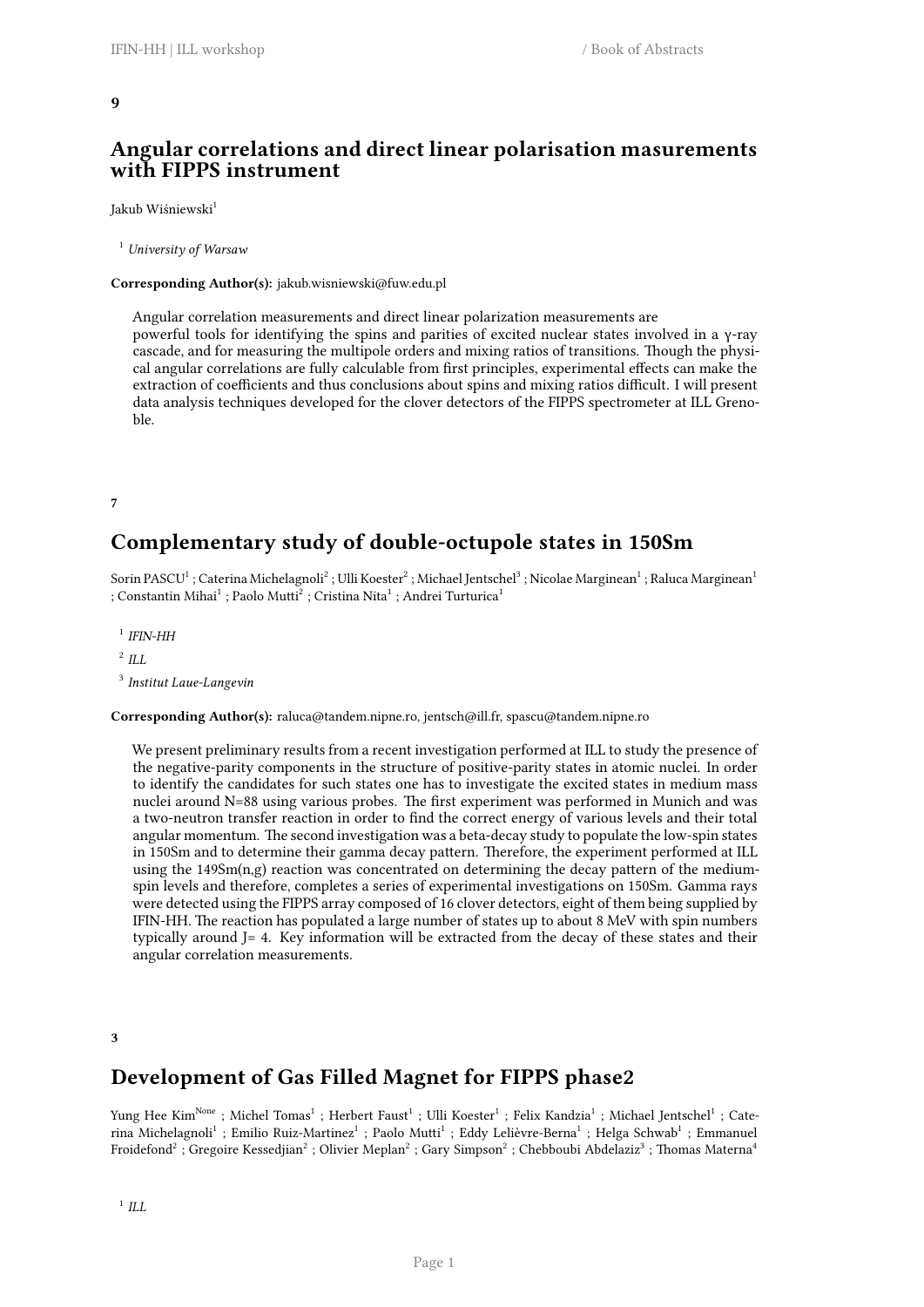2 *LPSC*

<sup>3</sup> *CEA Cadarach*

4 *IRFU, CEA, Université Paris-Saclay*

#### **Corresponding Author(s):** kimyh@ill.fr

The future upgrade of the FIPPS [1] (FIPPS phase2) aims to i) explore the exotic neutron-rich nuclei region of the nuclear chart with higher selectivity ii) explore the dynamics of the fission process such as generation of spin in fission. To achieve this goal, detection and identification of the fragments produced after neutron induced fission is necessary independent from multiple gamma-ray coincidences.

Thus a new ancillary detector is required to detect the mass of the fission fragments with good resolution ( $\delta A < 4$  amu at  $A = 150$ ), while maintaining a large geometrical and momentum acceptance (> 50 msr and  $\Delta P/P > 10\%$ ).

The Gas-Filled-Magnet (GFM) technique has been proposed based on experiment at LOHENGRIN [2], to obtain a good mass resolution (< 4 amu at A=150) and a large geometrical and momentum acceptance (> 50 msr and  $\Delta P/P > 10\%$ ). An innovative design consisting of a 1/r magnetic field index and Thales circle-shaped entrance and exit magnet edges is proposed which reduces the need for complicated tracking detectors. Current stage feasibility study of realistic magnet design and optimization of the fission fragment separation, magnet size and weight are being carried out. The characteristic of the magnet will be presented using realistic magnetic field calculations using and GEANT4 Monte-Carlo simulations.

Michelagnoli, C, et al., EPJ Web of Conf. 193 (2018) 04009 A. Chebboubi, et al., Nucl. Instr. Meth. B 376 (2016) 120

<span id="page-5-0"></span>**6**

## **Digital coincidence study with SiPM for nuclear structure studies**

Author(s): Javier Rodriguez Murias<sup>1</sup>

Co-author(s): Paolo Mutti ; Caterina Michelagnoli ; emilio ruiz<sup>2</sup> ; Luis Mario Fraile<sup>3</sup>

1 *Institut Laue-Langevin*

2 *ILL*

<sup>3</sup> *Universidad Complutense de Madrid*

**Corresponding Author(s):** ruizmartinez@ill.fr, rodriguez-murias@ill.fr, lmfraile@ucm.es, mutti@ill.fr, michelagnolic@ill.fr

The evolution of shell structure far from the  $\beta$  stability line is one of the great challenges over the past two decades. Neutron rich nuclei near magic numbers show modifications in their properties as expected by shell model calculations that uses traditional shell closures. For the study of these nuclei, the ADT (Advanced Delayed Technique) βγγ(t) technique is used. This technique was developed by Henry Mack [1,2] and combines gamma spectroscopy and fast-timing coincidences to measure half-lives of excited states. The knowledge of the level scheme and the half-lives allows to extract transition probabilities that make the comparison with theoretical calculations possible. For the construction of the level scheme HPGe detectors are used, due to their good energy resolution, using gamma-gamma coincidences. For the measurement of the half-lives fast scintillators as LaBr3(Ce) crystals are commonly used. This scintillator combines a fast response with a high detection efficiency and a good photon yield, allowing the measurements of lifetimes down to the ps range by coincidences method. Nowadays, lifetimes down to the range of the 10ths of ps have been studied by coupling LaBr3 scintillator crystals to photomultiplier tubes.

High-performance arrays are thus under development. One of these arrays is the Fission Product Prompt gamma-ray Spectrometer (FIPPS) at Institut Laue-Langevin (ILL), Grenoble (France). This array is nowadays consisting of HPGe clovers for high precision gamma-ray spectroscopy. A fastscintillation array for lifetime measurements can also be used as ancillary device. The traditional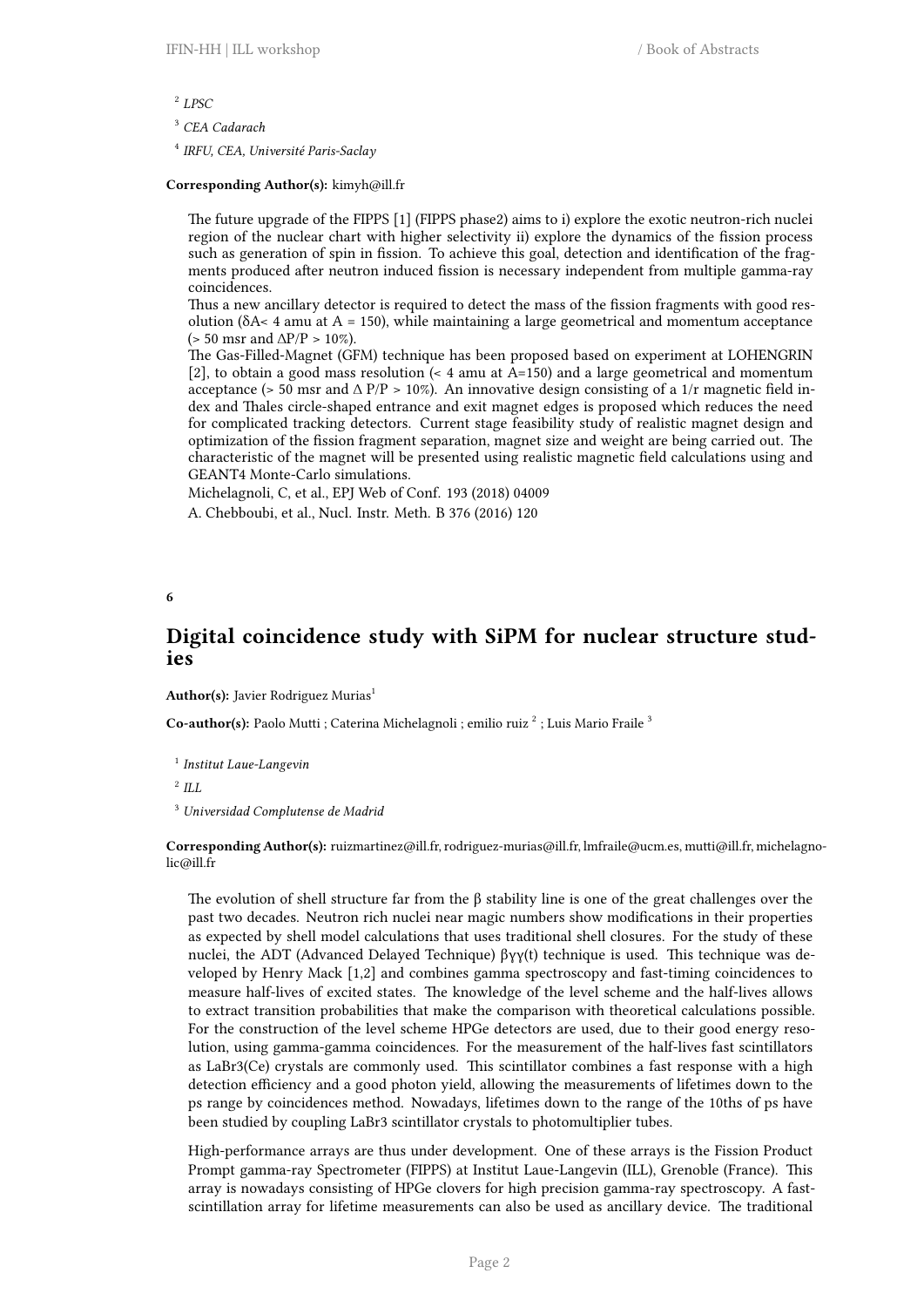choice of photomultiplier tubes is compromised by the eventual coupling of the gamma spectrometer with a magnetic device (as foreseen in the future for the identification of fission fragments). A good alternative to these sensors is silicon photomultipliers (SiPM). Among their numerous properties [3], SiPM are insensitive to magnetic fields up to 10T and have a quantum detection efficiency comparable to the one of the photomultiplier tubes. Their mayor drawbacks are the temperature dependence and after-pulsing, due to the silicon characteristics and the impurities on the material. Silicon sensors are known to have a timing resolution of 100ps, really close to the photomultiplier tube resolution. A digital acquisition system has been developed using CAEN digitizer cards with a high sampling rate for proper timing determination and high throughput to treat the amount of data generated. Currently the digital processing systems have energy and timing performances very close to the analog systems, also allowing online processing.

The final goal of the project is to develop a SiPM-based system for fast scintillator detectors, hosting not only the electronics needed to drive the SiPM but also the digital conversion and processing stage. Once this is achieved, we will implement the SiPM-based detector for nuclear structure experiments to measure half-lives of excited states populated in fission experiments at FIPPS.

[1] Mach, H., Gill, R. L., & Moszyński, M. (1989). Nuclear Instruments and Methods in Phys. Res. A280(1), 49-72.

Moszyński, M., & Mach, H. (1989). Nuclear Instruments and Methods in Phys. Res. A277(2-3), 407- 417.

Renker, Dieter. Nuclear Instruments and Methods in Phys. Res. A 567.1 (2006): 48-56.

#### <span id="page-6-0"></span>**15**

## **ELIADE : A state-of-the-art facility for NRF studies**

A. Dhal<sup>1</sup>; G. Suliman<sup>1</sup>; C.A. Ur<sup>1</sup>; D. Balabanski<sup>1</sup>; P.-A. Söderström<sup>1</sup>; L. Capponi<sup>1</sup>; S. Ilie<sup>1</sup>; C. Petcu<sup>1</sup>; A.  $Zilges^2$ 

1 *Extreme Light Infrastructure-Nuclear Physics (ELI-NP), Bucharest – Magurele, 077125,Romania*

2 *Institut für Kernphysik, University of Cologne, 50937 Köln, Germany*

**Corresponding Author(s):** anukul.dhal@eli-np.ro

The upcoming high brilliance gamma beam facility at ELI-NP (Extreme Light Infrastructure – Nuclear Physics) will open up a new horizon on nuclear physics research by photo-induced nuclear reaction mechanisms. One of the processes, Nuclear Resonance Fluorescence (NRF), is a very effective way to measure and study basic nuclear properties. The NRF process is highly important as both the excitations and de-excitations of nuclear states are carried out by electromagnetic interaction, which is the best understood interaction in nature.

The gamma-rays will be detected by the state-of-the-art multi-detector array ELIADE (ELI-NP Array of DEtectors) comprising of segmented HPGe clover detectors and large volume CeBr3 detectors. The design of the array is highly flexible so that it can be easily transported between the high- and low-enregy gamma beam areas inside ELI-NP lab according to the requirement of the experiments. Digital sampling data acquisition systems with a global clock synchronization for all

digitizers will be utilized for the data handling. Two type of digitizers [V1725 (type  $\alpha$ ) and V1730 (type β)] from CAEN will be used for different detectors. The type α digitizers (16 channel/module) have a resolution of 14 bit with sampling rate of 250 MS/s and will be used for Clover detectors, whereas the type  $\beta$  (8 channel/module) will be used for CeBr3 and have 12 bit resolution with a sampling rate of 500 MS/s. Data acquisition control will be carried out by MIDAS Software (Developed at STFC, Daresbury, UK). For minimization of EMI/EMC effect on the signal transmissions, the single-differential-single transmission system will be utilized for all the signals from the detectors end to the front-end electronics.

The combination of a high brilliance gamma beam and an advanced detection system will make it possible to explore new and exciting phenomena in nuclear physics. Status of the different aspects associated with the ELIADE set-up are reported during the presentation. This work is partially supported by the BMBF (05P18PKEN9).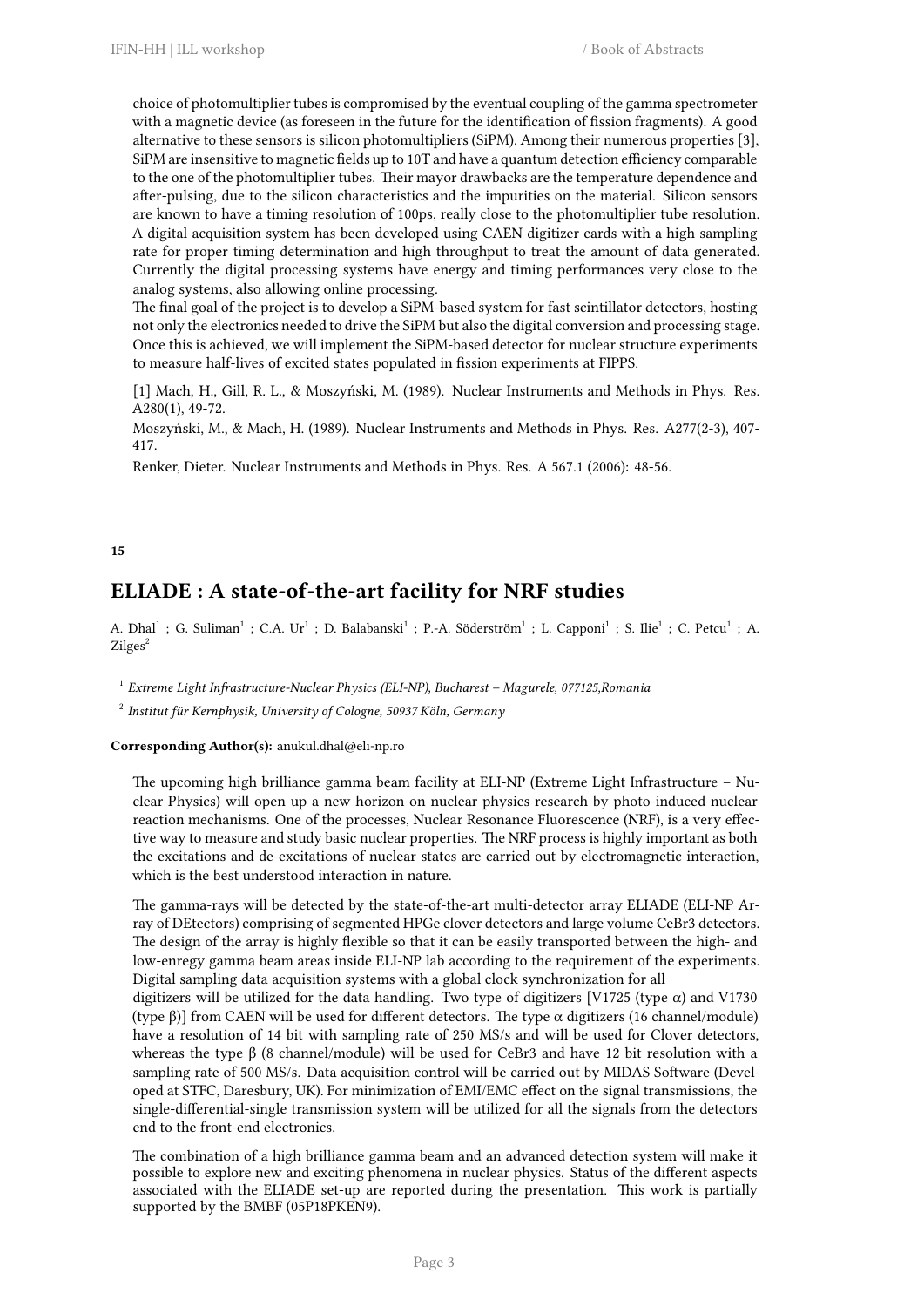#### <span id="page-7-0"></span>**14**

## **Exotic structure and dynamics in neutron-rich A~100 nuclei**

Alexandrina Petrovici<sup>1</sup>

1 *IFIN-HH*

#### **Corresponding Author(s):** spetro@nipne.ro

Neutron-rich A∼100 nuclei relevant for the astrophysical r-process and nuclear reactor related issues manifest sudden variations of particular nuclear properties in some isotopic chains, a more smooth transition in some others, and exotic shape isomers induced by triple shape coexistence in some nuclei. Our recent investigations represent an attempt to a comprehensive understanding of shape coexistence phenomena suggested by the experimental data at low spins and the richness of various structural effects at intermediate spins within the beyond-mean-field complex Excited Vampir variational model with symmetry projection before variation using a realistic effective interaction obtained from a nuclear matter G-matrix based on the chargedependent Bonn CD potential and a large model space.

Results will be presented concerning effects of shape coexistence and mixing on structure and electromagnetic properties as well as b–decay properties around the neutron number N=58.

#### <span id="page-7-1"></span>**11**

## **Fast-timing experiments using the FIPPS spectrometer**

Costel Petrache<sup>None</sup> ; Jean-Marc Regis<sup>None</sup> ; Lukas KNAFLA<sup>None</sup>

**Corresponding Author(s):** lknafla@ikp.uni-koeln.de, petrache@csnsm.in2p3.fr, j.regis@ikp.uni-koeln.de

In early 2018, fast-timing experiments were performed using the FIPPS spectrometer. The setup consisted of eight HPGe clover detectors and was equipped with 16 ancillary ultra fast  $\text{LaBr}_3(\text{Ce})$  timing detectors. This contribution discusses the assembly and properties of the mounted fast-timing setup while giving insight into problems and their respective solutions. The principle of lifetime measurement is demonstrated using the newly introduced time-symmetrisation method and including examples of the <sup>115</sup>Sn(n, $\gamma$ )<sup>116</sup>Sn experiment. The half-life of the  $4^{+}_{2}$  state was determined for the first time demonstrating the feasibility of probing non-yrast states and measuring their lifetimes using (n,*γ*) reactions.

#### <span id="page-7-2"></span>**2**

## **First active target fission campaign at FIPPS**

Felix Kandzia<sup>None</sup>

#### **Corresponding Author(s):** kandzia@ill.fr

Prompt gamma-ray spectroscopy of fission fragments allows to study neutron rich nuclei in the mass range around  $80 < A < 160$ . One limitation of this type of studies is the intrinsic gammaray background originating from beta decays of instable fission fragments. In order to reduce this background an active fission target was developed for FIPPS, designed to distinguish between fission events and beta-decays. To achieve this, the actinide of interest is dissolved in a deuterated liquid scintillator and placed within a thin target cell directly in the collimated thermal neutron beam of FIPPS. The scintillation light signal allows to identify fission events with a very high efficiency (>95%). A first U-235 fission campaign with active target took place at FIPPS in autumn 2018, taking data for 36 days. Gamma-ray spectroscopy was performed with the eight FIPPS clover detectors and the eight IFIN-HH clover detectors with anti-Compton shields. In this talk the concept and design of the active target as well as its performance during the first fission campaign will be presented. The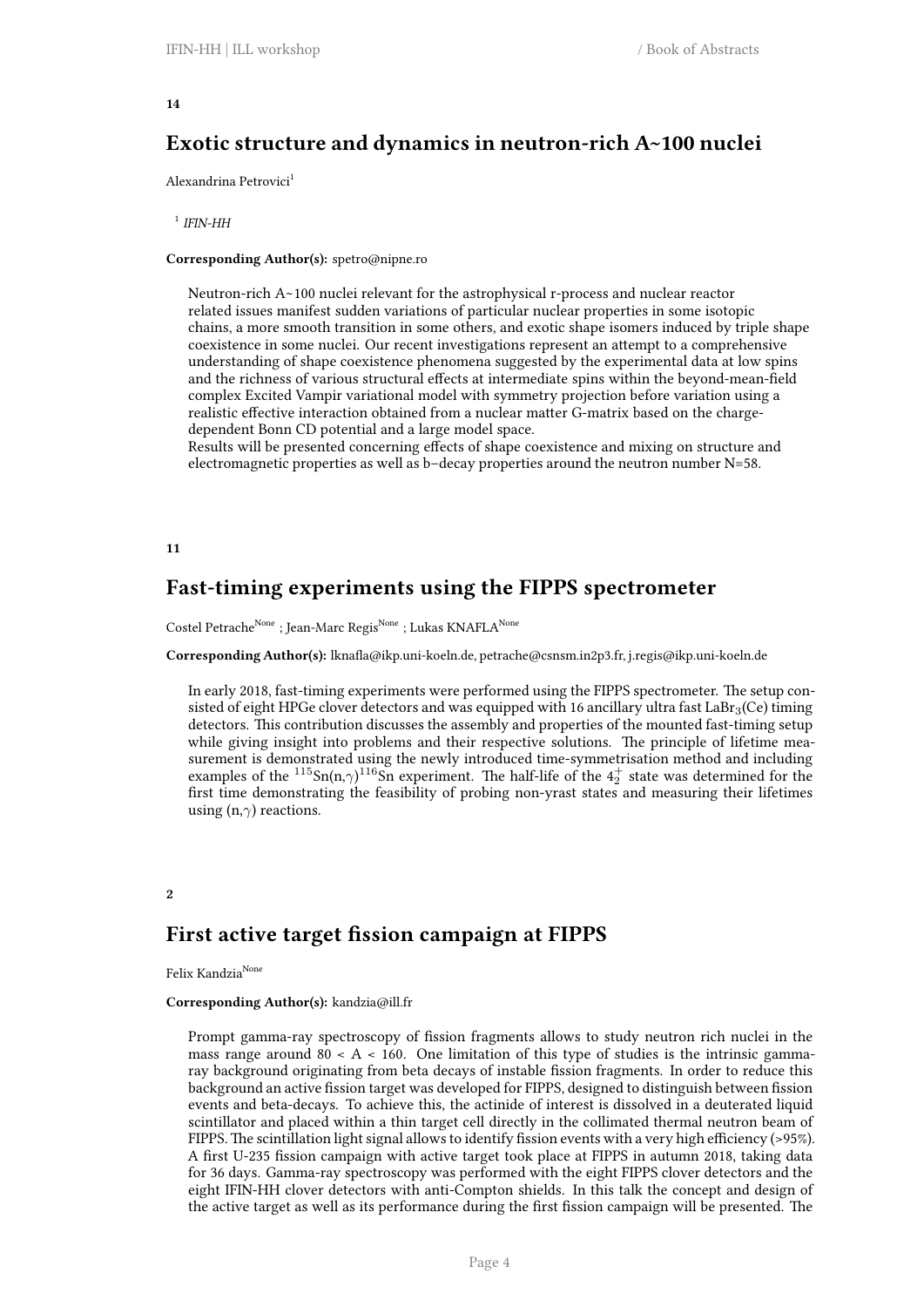impact on the data quality/analysis will be demonstrated. Further developments to be used for the next fission campaign will be introduced.

<span id="page-8-0"></span>**12**

## **Fission studies with EXILL and FIPPS. Coupling FIPPS to one arm of the fission fragment spectrometer FALSTAFF.**

Thomas Materna<sup>1</sup>

<sup>1</sup> *DPhN, IRFU, CEA Saclay*

#### **Corresponding Author(s):** thomas.materna@cea.fr

Nuclear fission is a complex process, for which an microscopic description is challenging. Most of the energy of the process is transferred into kinetic energy : fragments are repulsed by Coulomb force according to their shape evolution after the scission point. How exactly the remaining energy is shared between the two fragments is one of the open questions on the fission process. Another one is how the angular momentum is generated at scission and what is its distribution. In the last decade, large efforts were made in the fission community to improve the modeling of the fission process and of the de-excitation of the fission fragments. Here we would like to present our results with EXILL data, our short-term plan with FIPPS data and our perspectives with FIPPS.

The EXILL experiment campaign conducted in 2012-2013 at ILL with a 235U target allows us to study the de-excitation of the fission fragments with large statistics. We extracted the intensities of the main discrete gamma-ray transitions for a set of fission fragments and we compared our results to the ones predicted by the FIFRELIN simulation code. Different models were tested (e.g. spin distribution of the fragments at scission) and these first results are encouraging.

The recent FIPPS campaign with a 235U active target brings new opportunities. At first, the expected reduction of background will allows us to explore a larger set of fission fragments. Next, this experiment with a fission trigger makes possible the extraction of fission yields Y(A,Z). It should permit to complete the yields measured at Lohengrin and access the ones that are difficult or impossible to be measured at Lohengrin. Finally, we plan to explore the population of shapes in the region of nuclei with shape coexistence.

In order to improve the experimental sensitivity, we consider bringing one arm of the FALSTAFF fission fragment spectrometer to ILL and coupling it to FIPPS. FALSTAFF is developed at IRFU for NFS (GANIL/Spiral2). The arm consists of a pair of secondary electron detectors (SED) and an axial ionization chamber. SEDs measure the fragment time of flight (and thus its speed). The ionization chamber measures the fragment energy. The combination of both measurements provides the mass of the fragment after neutron evaporation. The goal is to reach a resolution (sigma) of about 2 uma.

**8**

## **GRIDSA: Femtosecond Lifetime Measurements with Germanium Detector Arrays**

F. Crespi<sup>1</sup> ; M. Jentschel<sup>2</sup> ; F. Kandzia<sup>2</sup> ; Y.-H. Kim<sup>2</sup> ; U. Koester<sup>2</sup> ; S. Leoni<sup>1</sup> ; C. Michelagnoli<sup>2</sup> ; S. Ziliani<sup>1</sup>

Lifetime measurements allow extraction of fundamental information on the nature of the excited states of a nuclear system. Since nuclear lifetimes cover many orders of magnitude, a number of

<sup>1</sup> *University of Milan and INFN*

<sup>2</sup> *ILL Grenoble*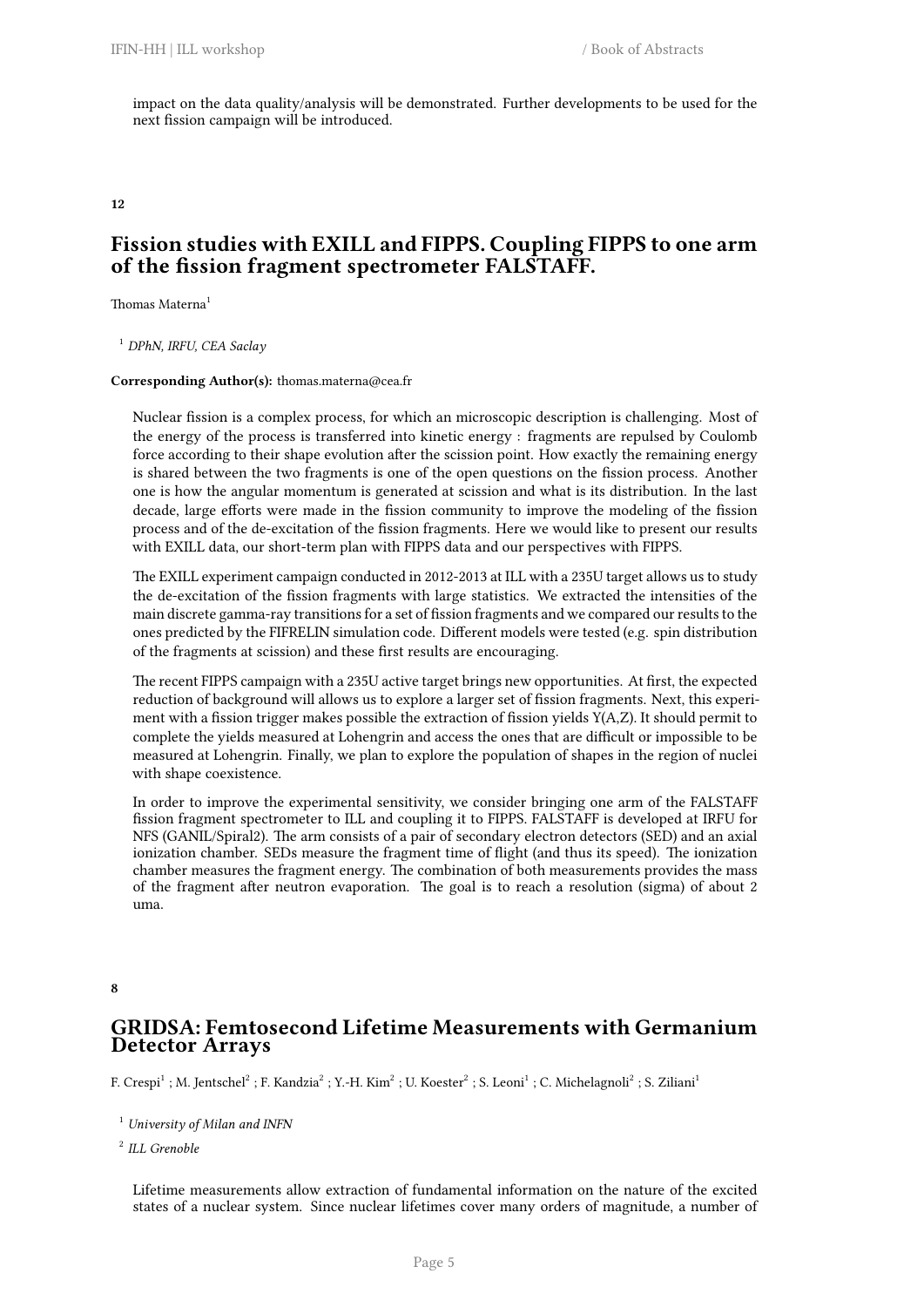experimental techniques and detection setups have been developed depending on the range of the lifetime of interest. The Gamma-ray Induced Doppler Shift Attenuation (GRIDSA) Method presented here is applied to the measurement of very short lifetimes, in the femtosecond range. It allows determining the nuclear lifetime by measuring the Doppler shift of a gamma ray emitted from the state of interest, in different directions with respect to a coincident preceding gamma ray, populating the same state and inducing a recoil of the nucleus in the target material with velocities of the order of 104-105 m/s. We realized an experiment in order to test the GRIDSA technique for the measurement of fs lifetimes after (n,gamma) reactions. The measurement was performed at the Institut Laue-Langevin (ILL) with 8 Ge-clover detectors of the FIPPS array. Preliminary results are discussed.

#### <span id="page-9-0"></span>**10**

## **Gamma spectroscopy of neutron-rich isotopes in the A = 100 region produced in fission induced by cold neutrons with new FIPPS array**

Lukasz ISKRA<sup>None</sup> ; Bogan Fornal<sup>None</sup> ; Silvia Leoni<sup>1</sup> ; Simone Bottoni<sup>2</sup> ; Natalia Cieplicka<sup>None</sup> ; Michael Jentschel<sup>3</sup> ; Felix Kandzia $^3$  ; Yung Hee Kim<sup>None</sup> ; Ulli Koester $^3$  ; Caterina Michelagnoli $^3$  ; Paolo Mutti $^3$  ; Carlotta Porzio<sup>None</sup> ; Emilio Ruiz-Martinez $^3$  ; Waldemar Urban<sup>None</sup>

<sup>1</sup> *University of Milano and INFN Milano*

- <sup>2</sup> *Università degli Studi di Milano and INFN*
- 3 *ILL*

**Corresponding Author(s):** bogdan.fornal@ifj.edu.pl, waldemar.urban@fuw.edu.pl, kimyh@ill.fr, silvia.leoni@mi.infn.it, lukasz.iskra@ifj.edu.pl, natalia.cieplicka@ifj.edu.pl, carlotta.porzio@mi.infn.it, simone.bottoni@mi.infn.it

For the neutron number  $N = 60$ , a sudden onset of the deformation has been observed in Y isotopes at the ground state, which is manifested by the presence of rotational bands (e.g. [1]). On the other hand, the occurrence of shape coexistence in nuclei with  $N = 58$  and 59, in this region (e.g. [2]), suggests that the evolution of the deformation is a more gradual process. Our goal was to investigate  $N = 57$ , 96Y isotope where only a few states were known. Additionally, we decided to investigate whether deformed structures are still present in the 94Y nucleus which lies 5 neutrons away from the  $N = 60$  boundary and in the 97Y with 59 neutrons.

The yttrium isotopes have been produced in the fission of 235U active target induced by cold neutron from the reactor at Institut Laue-Langevin. The level scheme up to excitation energies in excess of 5 MeV has been established based on multi-fold gamma-ray coincidence relationships measured with the new highly efficient HPGe array FIPPS [3] as well as during the EXILL campaign [4]. The experiment has been performed in September 2018 and it was the first fission measurement with FIPPS array. Special emphasis will be placed on comparison of those data with the ones collected during the EXILL campaign.

By exploiting delayed- and cross-coincidence techniques [5], the extensive structure has been delineated. During the analysis, over 50 new gamma transitions, which feed previously known low-spin states as well as the 9.6-s, 8+ isomer in 96Y isotope, have been identified [6, 7]. Moreover, a new isomeric state at 1655-keV excitation energy has been located with a half-life of 201 ns. By using the delayed-coincidence method it was possible to identify above the 201-ns state a few weak transitions, which seem to form a rotational band, in analogy to the structure above the 4- isomer in the 98Y isotope. In the case of 94Y isotope over 11 new gamma transitions have been identified [8] while in the 97Y, 8 new prompt lines can be observed [7]. Angular correlation analysis supported by shell-model consideration allowed to propose spin-parity assignments for most of the new levels.

The existence of the new isomeric state and the possible deformed band built on that isomer in the  $N = 57$ , 96Y isotope shed new light on the study of the onset of deformation in neutron-rich nuclei around  $N = 60$ . This observation is also in line with the new findings in the 94Y and 97Y isotopes and will be widely discussed.

#### References:

E. Chiefetz et al., Phys. Rev. Lett. 25, 38 (1970).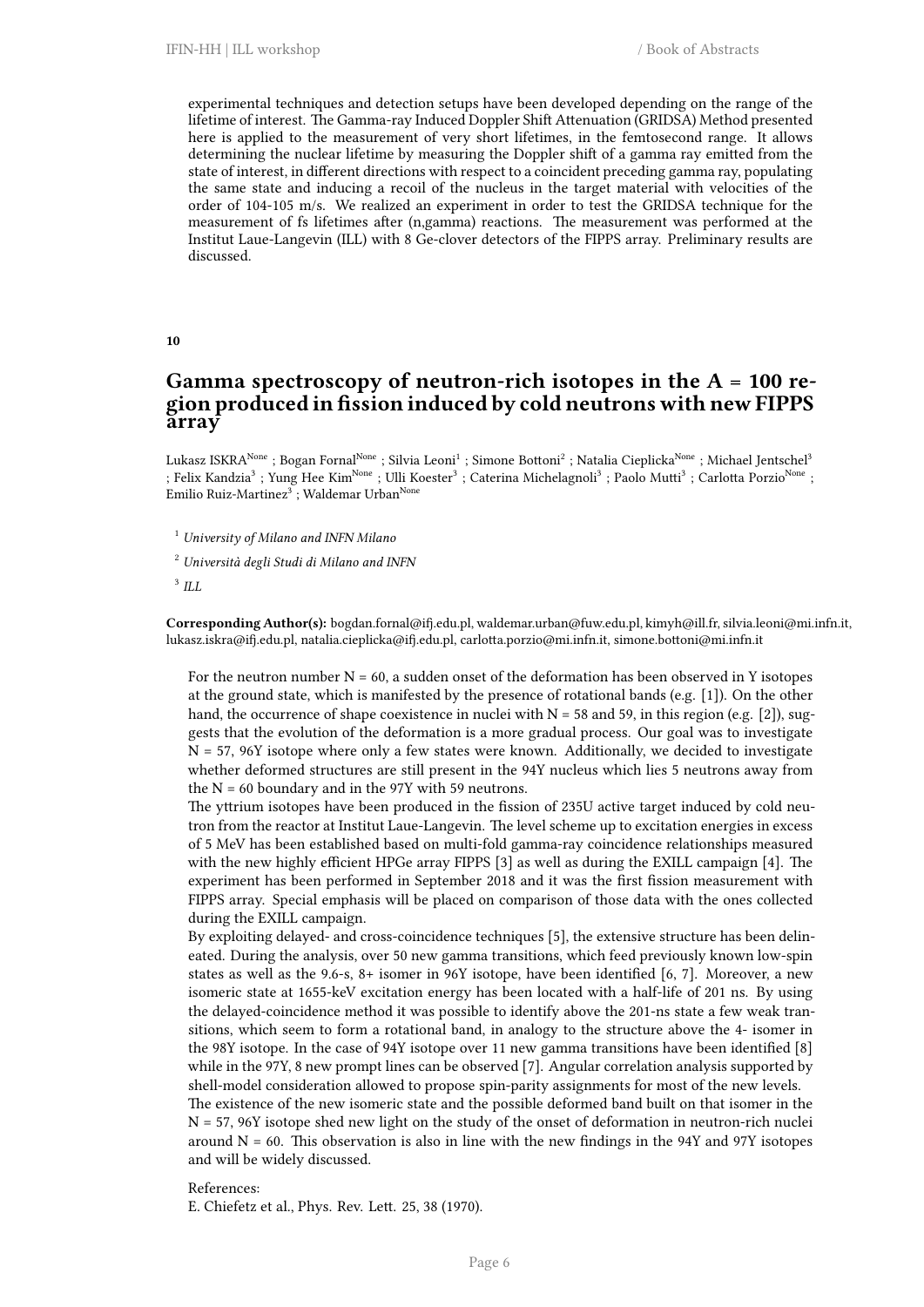- W. Urban et al., Nucl. Phys A 689, 605 (2001).
- C. Michelagnoli et al., EPJ 193, 04009 (2018).
- M. Jentschel et al., J. Instrum. 12, P11003 (2017).
- Ł. W. Iskra et al., Phys. Rev. C 89, 044324 (2014).
- Ł. W. Iskra et al., Europhys. Lett. 117, 12001 (2017) and ILL annual report.
- Ł. W. Iskra et al., (in preparation).
- Ł. W. Iskra et al., Phys. Scr. 92, 104001 (2017).

#### <span id="page-10-0"></span>**5**

## **Neutron and proton inelastic scattering: cross section measurements**

#### Adina Olacel<sup>1</sup>

<sup>1</sup> *Horia Hulubei National Institute for Physics and Nuclear Engineering*

#### **Corresponding Author(s):** aolacel@tandem.nipne.ro

Neutron and proton inelastic cross section measurements were performed at the GELINA neutron source of EC-JRC, Geel, Belgium and at the 9 MV Tandem accelerator of IFIN-HH, Magurele, Romania. The talk will explain the practical importance of these cross sections, will describe the experimental setup and will emphasize the quality of the results.

<span id="page-10-1"></span>**1**

## **Prompt and delayed spectroscopy of the fission fragments from the 238U(n,f) and 232Th(n,f) reactions with nu-ball/LICORNE**

Jonathan Wilson $^1$  ; Matthieu Lebois $^1$  ; Nikola Jovancevic $^1$  ; Damien Thisse $^1$  ; Rhiann Canavan $^2$  ; Rosa-Belle Gerst $^3$  ; Matthias Rudigier $^2$  ; David Etasse $^4$ 

- 1 *IPN Orsay*
- <sup>2</sup> *University of Surrey*
- <sup>3</sup> *University of Köln*
- 4 *LPC Caen*

**Corresponding Author(s):** etasse@lpccaen.in2p3.fr, wilson@ipno.in2p3.fr, jovancevic@ipno.in2p3.fr, m.rudigier@surrey.ac.uk, rgerst@ikp.uni-koeln.de, lebois@ipno.in2p3.fr, r.canavan@surrey.ac.uk, thissedamien@ipno.in2p3.fr

An experimental campaign to perform prompt and delayed spectroscopy of the fission fragments from the 238U(n,f) and 232Th(n,f) reactions has been recently carried out. The seven-week-long campaign was performed with the nu-ball spectrometer coupled to the LICORNE directional fast neutron source based at the ALTO facility of the IPN Orsay and invloved a large international collaboration. These experiments have clear complimentarities to the recent FIPPS campaign at the ILL, since different fissioning compound nuclei are studied (239U*, 233Th* with fast neutrons at nu-ball/LICORNE and 234,236U*and 242Pu* with thermal neutrons at FIPPS). A comparison of the major differences of these two complementary experimental approaches can be made: For example, FIPPS has longer available running times and the ILL provides higher neutron fluxes, with thermal-neutron-induced fission cross sections also much higher than fast-neutron-induced fission cross sections. Hence, to achieve similar fission rates (25 - 100 kHz) with LICORNE requires the use of tens of grams of target material, which can attenuate the lowest energy gamma rays emitted. Nonetheless, the fissioning sytems studied with nu-ball/LICORNE are significantly more neutron-rich than those that can be studied with FIPPS. Furthermore, both experiments have their own unique problems with background from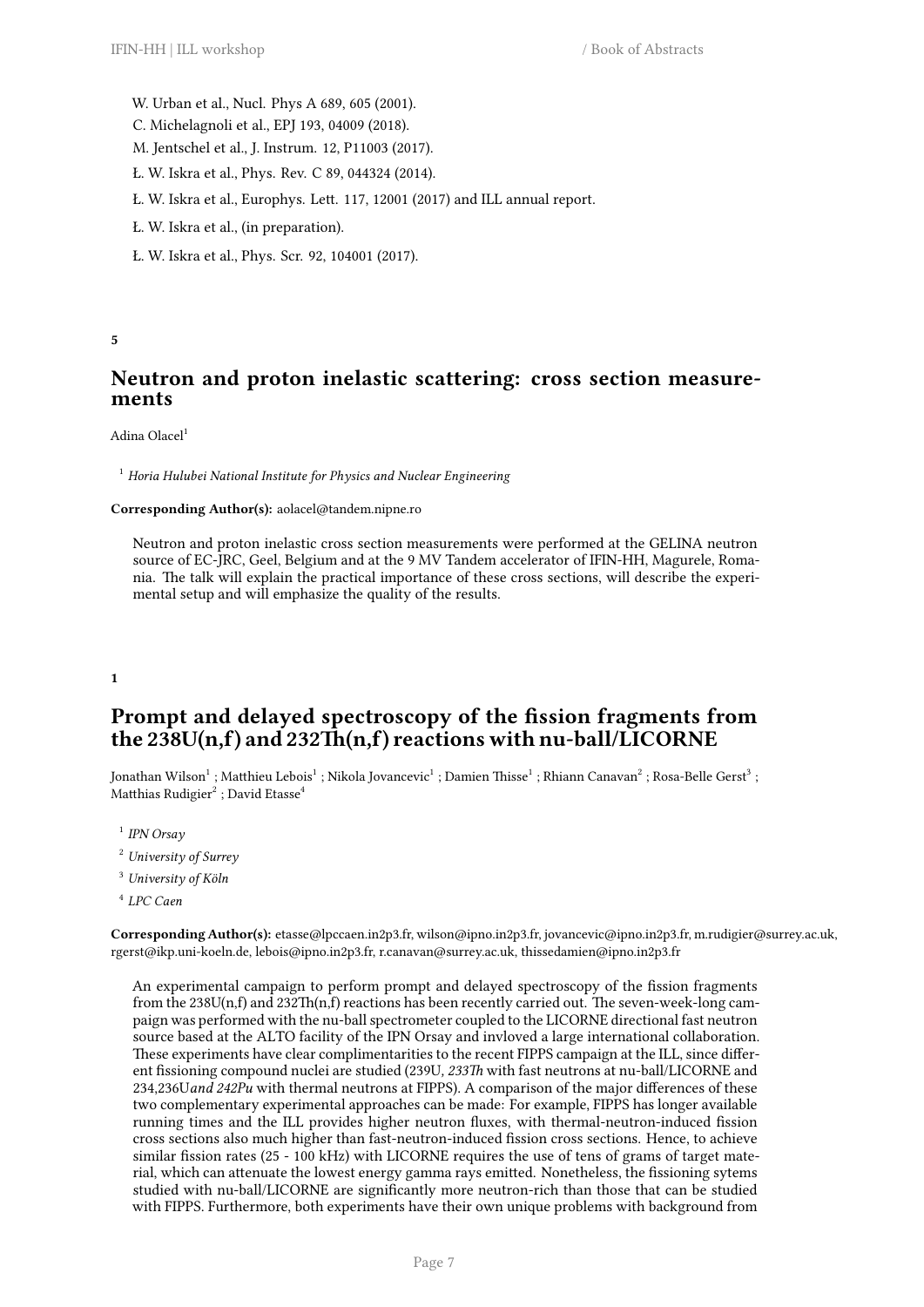unwanted reactions and beta decays. These have been solved with a fission tag/active-scintillator target in the case of FIPPS, and neutron-beam pulsation combined with event-calorimetry for nuball/LICORNE. Indeed the calorimetry aspects of the nu-ball array give access to some important new fission observables which can be correlated with the detection of individual fragments. Emerging physics results from the first nu-ball campaign will be presented.

#### <span id="page-11-0"></span>**13**

## **Rare targets for FIPPS experiments**

Ulli Koester<sup>None</sup>

**Corresponding Author(s):** koester@ill.fr

Certain (n,gamma) and (n,fission) experiments with high physics interest have not been performed yet due to non-availability of suitable targets. I will review the availability and possible production of rare isotope targets that would enable such experiments.

#### <span id="page-11-1"></span>**4**

## **Search for isovector octupole states in 146Nd**

**Author(s):** Martin von Tresckow<sup>1</sup>

Co-author(s): Aurelien Blanc<sup>2</sup>; Ilja Homm<sup>1</sup>; Michael Jentschel<sup>3</sup>; Ulli Koester<sup>4</sup>; James Kreatings<sup>5</sup>; Thorsten Kröll  $^1$  ; Konstantin Mashtakov  $^6$  ; Caterina Michelagnoli ; Paolo Mutti ; Emilio Ruiz-Martinez  $^4$  ; Marcus Scheck  $^6$  ; Pietro Spagnoletti  $^6$  ; Christian Sürder  $^1$  ; Michael Thürauf  $^1$ 

- 1 *Institut für Kernphysik, Technische Universität Darmstadt*
- 2 *ILL, Grenoble*
- 3 *Institut Laue-Langevin*
- 4 *ILL*
- <sup>5</sup> *Univ. of the West of Scotland, Paisley, UK*
- <sup>6</sup> *Univ. of the West Scotland, Paisley, UK*

**Corresponding Author(s):** michelagnolic@ill.fr, jentsch@ill.fr, mutti@ill.fr, mtresckow@ikp.tu-darmstadt.de, tkroell@ikp.tudarmstadt.de

After the successful observation of an isovector octupole state in <sup>144</sup>Nd in the EXILL campain 2013 [1], we performed at FIPPS (phase 1) a coincident  $^{145}Nd(n,\gamma\gamma)$  experiment to study the level structure of <sup>146</sup>Nd. The <sup>145</sup>Nd( $n, \gamma\gamma$ ) is well suited to search for isovector octupole states because the neutron capture state of <sup>146</sup>Nd has a spin parity J *<sup>π</sup>* = 3 *<sup>−</sup>* or 4 *<sup>−</sup>* and can depopulate via M1 transitions to an isovector octupole state. Two 3 *<sup>−</sup>* states are candidates for an isovector octupole state in this nucleus. The transition from an isovector octupole state to the first 3 *<sup>−</sup>* is the main fingerprint for such states and for these candidates has not been observed so far [2].

In the offline analysis of the FIPPS data, we saw that in 75% of the neodymium data the declaration of the timestamp worked incorrectly. We have observed random jumps in the timestamps and unreliable lengths of the measurement period in the detectors with the ADC channels 1 to 6. We did not observe this behavior for the detectors with ADC channels 0 and 7 and for all detectors in the data from the energy and efficiency calibration runs. We have recently solved this problem and can restart an analysis with now more than 99% of the data.

In the 25%-dataset we checked our results with earlier measurements and improved the known level structure of  $146$ Nd by adding new 55 transitions and at least two new states [3]. The determination of the searched-for transitions is more difficult than expected and part of the current analysis. For one candidat the desired transition is hidden in the Compton background, for the other candidat the desired transition is located between other strong transitions.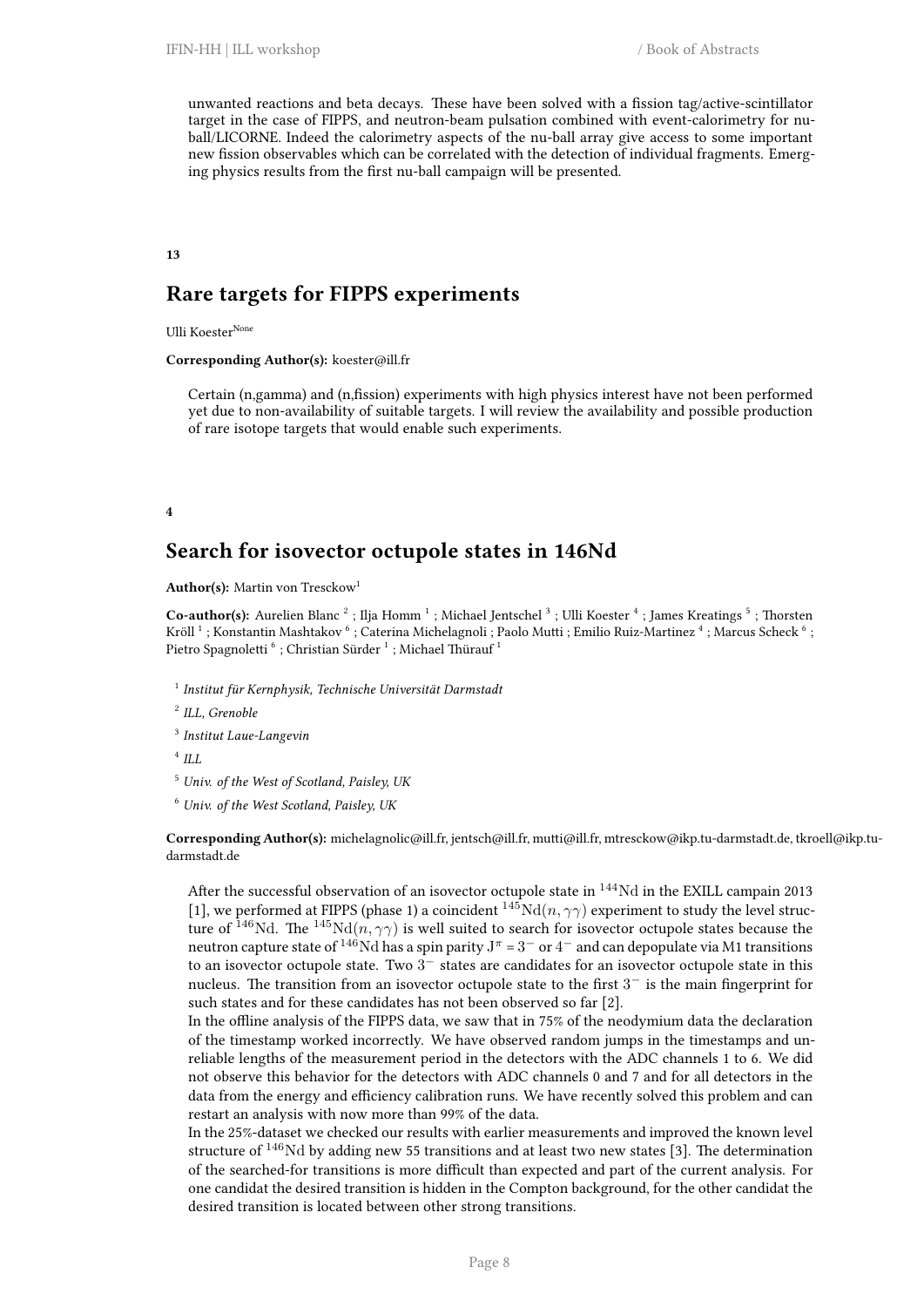[1] M. Thürauf et al., Phys. Rev. C99, 011304(R) (2019) https://www.nndc.bnl.gov/ensdf/ M. von Tresckow, *Erste koinzidente spektroskopische Analyse von* <sup>146</sup>Nd *aus (n,γγ)-Messdaten vom neuen Messaufbau FIPPS (Phase 1)*, B.Sc thesis, TU Darmstadt (2017)

#### **16**

## **Search for quasiparticle states in 45Ca by neutron-capture reactions and high-resolution, gamma-ray spectroscopy**

**Author(s):** Simone Bottoni<sup>1</sup>

Co-author(s): Angela Bracco<sup>2</sup>; Bogan Fornal; Calin Ur<sup>3</sup>; Caterina Michelagnoli; Constantin Mihai<sup>4</sup>; Fabio Crespi  $^5$  ; Gianluca Colò  $^2$  ; Giovanna Benzoni  $^6$  ; Lukasz ISKRA ; Michael Jentschel  $^7$  ; Michele Sferazza  $^8$  ; Natalia Cieplicka ; Nicolae Marius Marginean  $^9$  ; Paolo Mutti ; Raluca Marginean  $^4$  ; Silvia Leoni  $^{10}$  ; Ulli Koester ; Yifei Niu 11

- <sup>1</sup> *Università degli Studi di Milano and INFN*
- <sup>2</sup> *University of Milano and INFN*
- 3 *ELI NP*
- 4 *IFIN-HH*
- <sup>5</sup> *Università degli Studi di Milano / INFN*
- 6 *INFN Milano*
- 7 *Institut Laue-Langevin*
- <sup>8</sup> *Univesité Libre de Bruxelles*
- 9 *IFIN-HH Bucharest*
- <sup>10</sup> *University of Milano and INFN Milano*
- <sup>11</sup> *University of Lanzhou*

**Corresponding Author(s):** lukasz.iskra@ifj.edu.pl, angela.bracco@mi.infn.it, raluca@tandem.nipne.ro, silvia.leoni@mi.infn.it, nmarg@nipne.ro, calin.ur@eli-np.ro, bogdan.fornal@ifj.edu.pl, msferraz@ulb.ac.be, jentsch@ill.fr, cmihai@tandem.nipne.ro, simone.bottoni@mi.infn.it, michelagnolic@ill.fr, colo@mi.infn.it, mutti@ill.fr, koester@ill.fr, giovanna.benzoni@mi.infn.it, fabio.crespi@mi.infn.it, natalia.cieplicka@ifj.edu.pl, nyfster@gmail.com

The structure of Ca isotopes between N=20 and N=28 is crucial to understand the evolution of singleparticle states and collectivity from symmetric to neutron-rich systems. Moreover, new experimental results may serve as a benchmark for the most advanced theoretical models, such as state-of-theart shell model calculations [1] and ab-initio approaches, employing chiral two- and three-nucleon interactions [2].

The spectroscopic properties of 45Ca were measured in different experiments in the past, yet rather old ones [3-6]. A few states were observed, which were interpreted in terms of simple shell-model calculations and identified with (f7/2)^5 and (f7/2)^-3 neutron configurations, with respect to the 40Ca and 48Ca cores, respectively. However, more complex structures were identified in neighboring nuclei, such as coupled quadrupole-octupole vibrational states below 4.5 MeV in 44Ca [7].

In this context, we intend to search for quasiparticle states coupled to "core" excitations, which could be described by the extension of the Hybrid Configuration Mixing Model [8-9], being developed for open-shell, superfluid systems by the Milano group collaboration [10].

In this workshop, we will be discussing recent results on the structure of the 45Ca nucleus, studied at Institut Laue-Langevin (ILL) by the 44Ca(n,gamma) reaction. Its gamma-ray decay was investigated using the FIPPS HPGe clover array, coupled to LaBr3:Ce fast scintillators designed for lifetime measurements with fast-timing techniques. The preliminary level scheme, built with newly-observed gamma rays, will be presented and the following steps of the analysis will be outlined, along with possible theoretical interpretations.

This work is the continuation of the experimental campaign performed by this collaboration, aimed